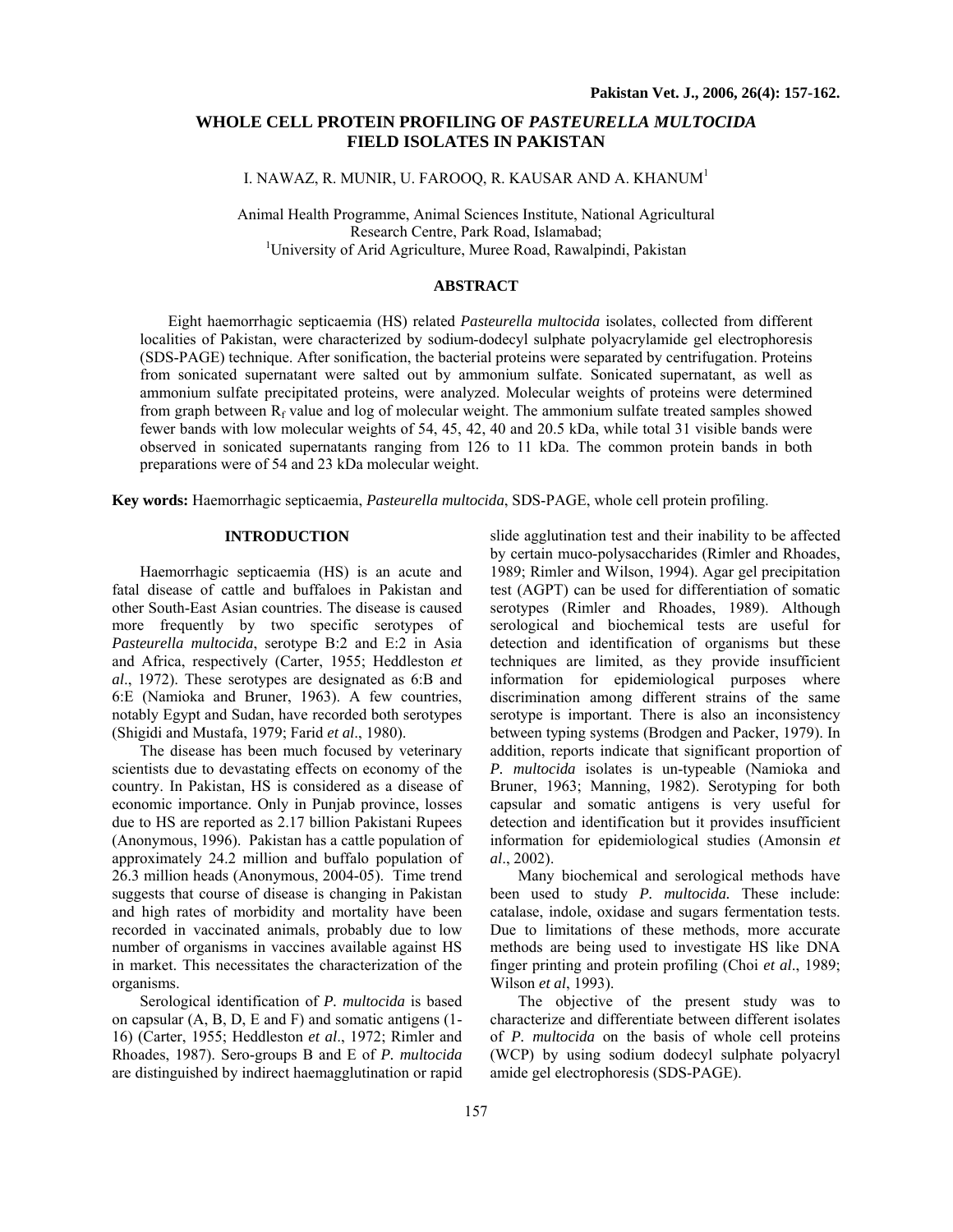# **MATERIALS AND METHODS**

## **Bacterial source**

Eight isolates of *P. multocida* isolated from overt cases of HS were recovered from stocks kept at –20°C in lyophilized condition at Bacteriology Laboratory of Animal Health Programme, National Agricultural Research Centre, Islamabad, Pakistan (Table 1).

**Table 1: Sero-types of** *P. multocida* **field isolates** 

|      | <b>Isolate</b> Locality        | Capsular | <b>Somatic</b>  |
|------|--------------------------------|----------|-----------------|
| No.  |                                | serotype | <b>Serotype</b> |
|      | Veterinary clinic, Khushab     | в        |                 |
| Н    | Veterinary Research Institute, | В        | 2,5             |
|      | Lahore                         |          |                 |
| Ш    | Veterinary clinic, Peshawar    | в        | 2               |
| IV   | Veterinary clinic, Sheikhupura | в        | 2,5             |
| V    | Veterinary clinic, Islamababad | в        | $\overline{2}$  |
| VI   | Veterinary clinic, Gilgit      | в        | 2,5             |
| VII  | Veterinary clinic, Qadirabad   | В        | 2,5             |
| VIII | Veterinary clinic, Karachi     |          | 2,5             |

## **Bacterial revival and culturing**

Lyophilized *P. multocida* isolates were suspended in normal saline and revived in balb/c mice by giving subcutaneous injection. Mice died after 24 hours and their hearts were collected after dissecting the mice asceptically (De-Alwis, 1999). Heart blood of each isolate was inoculated on brain heart agar (Oxoid Ltd., Basingstoke, Hampshire, England) and was incubated at 37°C. Colonies were observed after 24 hours and sub-cultured for purity. The bacteria from the purified colonies were confirmed morphologically and biochemically using "API 20® NE" kit (bioMérieux, Inc, Durham, USA), as described earlier (Wilson *et al*., 1993).

# **Capsular and somatic serotyping**

Rapid slide agglutination test was performed by using capsular type B antiserum obtained from National Veterinary Laboratories Ames, Iowa, USA (Carter, 1955; Heddleston *et al*., 1972; Rimler and Rhoades, 1987). For somatic serotyping, core antigen was extracted and isolates were tested against reference antigen by AGPT (Heddleston *et al*., 1972; Rimler and Rhoades, 1989).

## **Mass cultivation and bacterial cell extraction**

Each *P. multocida* isolate was cultured in 20 flasks having 100 ml brain heart broth at 37°C overnight. Purity of each flask was checked. Culture was centrifuged at 10,000 rpm for 30 minutes at 4°C in 50 ml falcon tubes and pellet was collected.

## **Bacterial cells washing and cells disruption**

Pellet was suspended in 10 ml normal saline and kept overnight at 4°C. Suspension was centrifuged at 10,000 rpm for 20 minute at 4°C and supernatant was discarded. This procedure was repeated twice and finally the pellet was suspended in 4 ml of 10 mM Nَ- (2-hydroxyethyl) piprazine- Nَ-2 ethane sulfonic acid (HEPES) buffer (pH 7.4), sonicated in a sonicator (Branson Sonifier 450) for 10 minutes (2 minutes for 5 times) and centrifuged at  $1700g$  for 20 minutes at  $4^{\circ}$ C. Supernatant having whole cell protein (WCP) was collected (Srivastava, 1998).

## **Proteins precipitation and dialysis**

Ammonium sulfate was added in sonicated supernatant (up to 45% saturation) to precipitate out protein. Two sets of tubes were separated for each isolate. First set was kept overnight at  $4^{\circ}$ C and next day centrifuged to get precipitate. The ammonium sulfate precipitated fraction (ASPF) was suspended in HEPES buffer.

Second set tubes were vortexed at 5000 rpm for 1-2 minutes and left on ice for 2 hours. After centrifugation at 10,000 rpm for 8 minutes, the pellet obtained was also suspended in HEPES buffer (Srivastava, 1998). Both sets were dialyzed against distilled water for 48 hours.

## **Protein estimation**

Whole cell protein contents of sonicated supernatant (SS) and dialyzed sample (DS) were determined by Lowry's method (Barta, 1993). Dilutions of bovine serum albumin (BSA) from 0.1 to 0.5 mg/ml were made along with the 1:5 and 1:10 dilutions of the SS and DS. Optical density of standards (BSA), pure SS, DS and their dilutions were taken at 750 nm in a spectrophotometer. A standard graph was plotted between BSA concentration and corresponding optical density. Protein concentrations of SS and DS were estimated from this standard graph.

#### **SDS-PAGE analysis**

Each sample was taken in an eppendorf tube and mixed with stock sample buffer, 2-mercaptoethanol and distilled water and heated for 4-5 minutes in boiling water. Then loading dye bromophenol blue was mixed with samples.

Samples from two different stages were used for SDS-PAGE. First sample was taken from SS and second sample was taken from DS after precipitation. The protein concentration of SS and DS was adjusted at 15-20 ug/ul for each isolate before loading it into the wells of the gel. Samples (50 µl) were loaded in each well of the gel. Molecular weight markers were loaded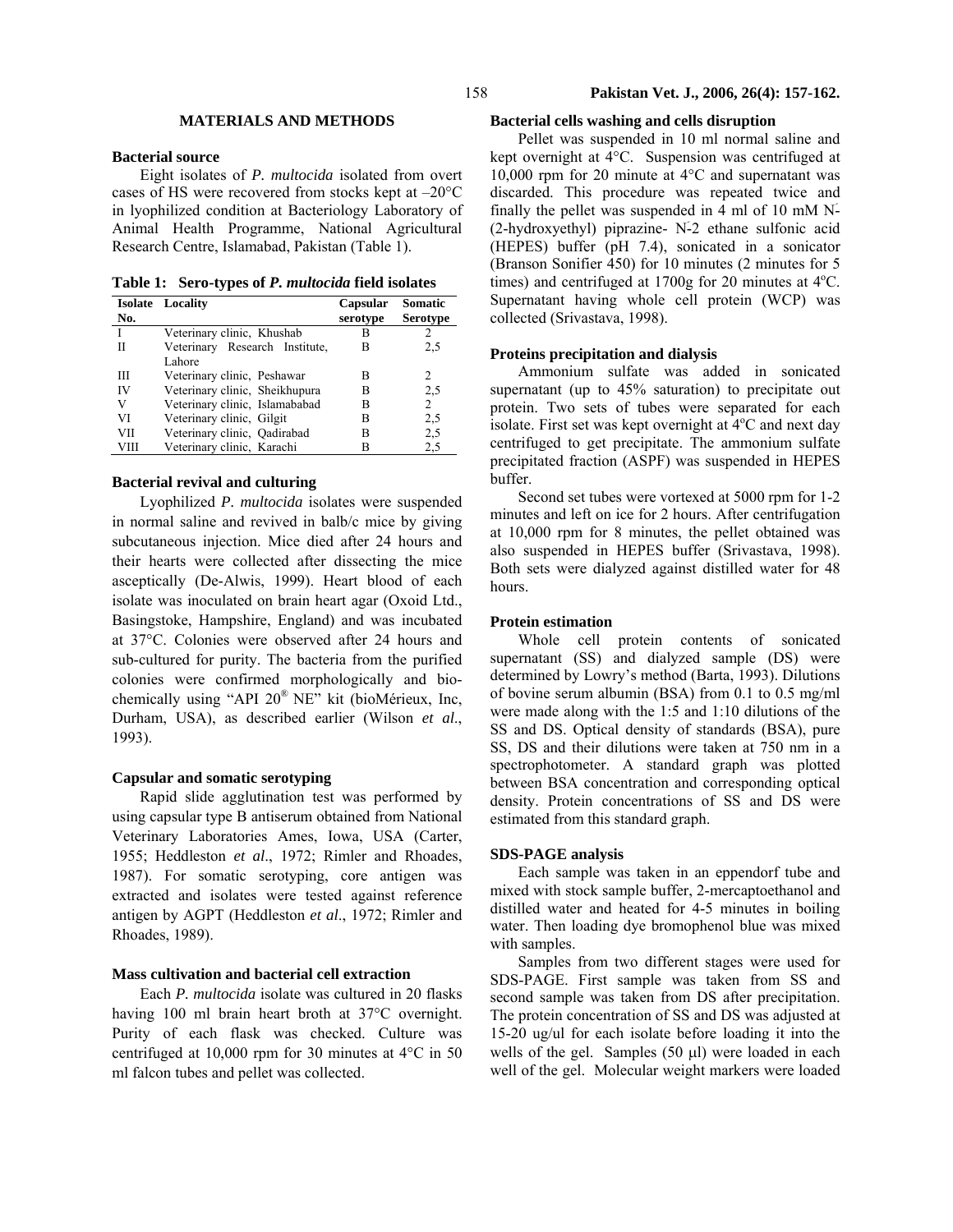in two wells and electrophoresis was done by applying 30 mA constant current and 200 V. Separating gel was placed in staining solution overnight. Next day, staining solution was replaced with de-staining solution and left for 5-6 hours at constant shaking. Gel was rinsed with distilled water and photographed in white light.

Both low and high molecular weight markers were used to compare with proteins and assess their molecular weights. A graph was plotted between  $R_f$ value and log of molecular weight to determine approximate molecular weight of proteins.

### **RESULTS AND DISCUSSION**

Morphologically, all isolates were Gram's negative coccobacilli and they reduced nitrate, decomposed tryptophan and were oxidase positive. All isolates were negative for glucose acidification, hydrolysis of gelatin and asculin. These were also negative for presence of βglactosidase in AUX medium (ammonium sulfate 2g, agar 1.5g, mineral base 82.8 mg, amino acids 250 mg, vitamins/nutritional substances 35.9 mg, phosphate buffer 0.04M (pH 7.1) 1000 ml, final pH  $7.1 + 0.1$ ).

API 20®NE kit value was 3000 004 and in analytical profile index it corresponded to *Pasteurella multocida* with 93% identification. API 20®NE identification system is an effective and rapid method of biochemical characterization of isolates. The only disadvantage is lack of consistency among percentages of identification e.g., 100% identification was found for *P. multocida* sub-species *septica* (Boerlin *et al*., 2000) and 96.9% for *P. pneumotropica* (Frebourg *et al*., 2000) by using this system. Basis of variation is difference in serotypes. Metabolic activity in isolates of similar serogroups may differ and cause variation in identification. In addition, API systems give different identification percentages even for the same organism (Quinn *et al*., 1994).

Isolates were typed for their capsular antigen by rapid slide agglutination test. All isolates showed agglutination against serotype B. Haemorrhagic septicaemia in cattle, buffaloes and similar animals like deer and elk is associated with *P. multocida* Carter's sero group B (Carter, 1955; Aalbaek *et al*., 1999). Somatic typing was done by AGPT as described by Heddleston *et al*. (1972). Five among eight isolates gave positive result with reference to strain 2 and 5, while remaining three isolates did not react with antisera 5 (Table 1).

*Pasteurella multocida* is identified by somatic and capsular antigens. Isolates identified as 2,5 can belong to any of 5 capsular groups. Somatic antigens were detected by using anti-sera, prepared and evaluated from reference somatic strains. Isolates expressing multiple somatic antigens mislead diagnosticians and research scientists.

Phenotypic limitations have been overcome by development of DNA (Owen, 1989) and protein based techniques (Knights *et al*., 1990). These techniques can precisely differentiate individual strains of closely related bacteria. Ideal typing system can state whether two or more isolates are related or not (Oslen *et al*., 1993).

Serological identification depends on factors like production of anti-sera, problem of cross reactivity and variation in immunological responses between animals. These factors pose problem for standardization. Still serotyping procedures are important from diagnostic point of view. Conventionally, both somatic and capsular serotyping is done before protein profiling. To differentiate strains of *P. multocida*, expression of iron regulated outer membrane proteins and analysis of protein patterns are used (Ruffolo *et al*., 1997; Kedrak and Opacka, 2002).

#### **Protein profiling of** *P. multocida*

Ammonium sulfate treated sample showed fewer bands and in the low molecular weight region only, while sonicated supernatant showed more bands all along length of the gel. The approximate molecular weight from log of molecular weight and  $R_f$  value are given in Table 2 and Figure 1.

**Table 2: Approximate molecular weights of protein** 

| <b>Band distance</b><br>(cm) | $\mathbf{R}_{\rm f}$<br>value | Log of Mol. Wt<br>(From graph) | Mol. Wt.<br>(approx.)<br><b>Dalton</b> |
|------------------------------|-------------------------------|--------------------------------|----------------------------------------|
| 1.9                          | 0.14                          | 5.10                           | 125000                                 |
| 2.1                          | 0.15                          | 5.08                           | 120000                                 |
| 3.1                          | 0.22                          | 4.98                           | 96000                                  |
| 3.4                          | 0.25                          | 4.94                           | 87000                                  |
| 3.6                          | 0.26                          | 4.92                           | 83000                                  |
| 3.9                          | 0.28                          | 4.90                           | 79000                                  |
| 4.2                          | 0.30                          | 4.88                           | 76000                                  |
| 4.4                          | 0.32                          | 4.85                           | 71000                                  |
| 4.7                          | 0.34                          | 4.82                           | 66000                                  |
| 5.0                          | 0.36                          | 4.81                           | 65000                                  |
| 5.3                          | 0.38                          | 4.79                           | 61500                                  |
| 5.7                          | 0.41                          | 4.78                           | 60000                                  |
| 6.2                          | 0.45                          | 4.76                           | 57500                                  |
| 6.4                          | 0.46                          | 4.75                           | 56000                                  |
| 6.8                          | 0.49                          | 4.73                           | 54000                                  |
| 7.1                          | 0.51                          | 4.72                           | 52000                                  |
| 7.6                          | 0.55                          | 4.70                           | 50000                                  |
| 8.1                          | 0.59                          | 4.67                           | 47000                                  |
| 8.5                          | 0.62                          | 4.66                           | 46000                                  |
| 9.0                          | 0.65                          | 4.64                           | 44000                                  |
| 9.9                          | 0.72                          | 4.57                           | 37000                                  |
| 10.3                         | 0.75                          | 4.53                           | 34000                                  |
| 10.7                         | 0.78                          | 4.50                           | 32000                                  |
| 11.3                         | 0.82                          | 4.45                           | 28000                                  |
| 11.7                         | 0.85                          | 4.40                           | 25000                                  |
| 11.9                         | 0.86                          | 4.39                           | 24500                                  |
| 12.1                         | 0.88                          | 4.36                           | 23000                                  |
| 12.4                         | 0.90                          | 4.34                           | 22000                                  |
| 12.6                         | 0.91                          | 4.33                           | 21000                                  |
| 12.8                         | 0.93                          | 4.20                           | 16000                                  |
| 13.3                         | 0.96                          | 4.06                           | 11000                                  |

Distance covered by solvent front=13.8 cm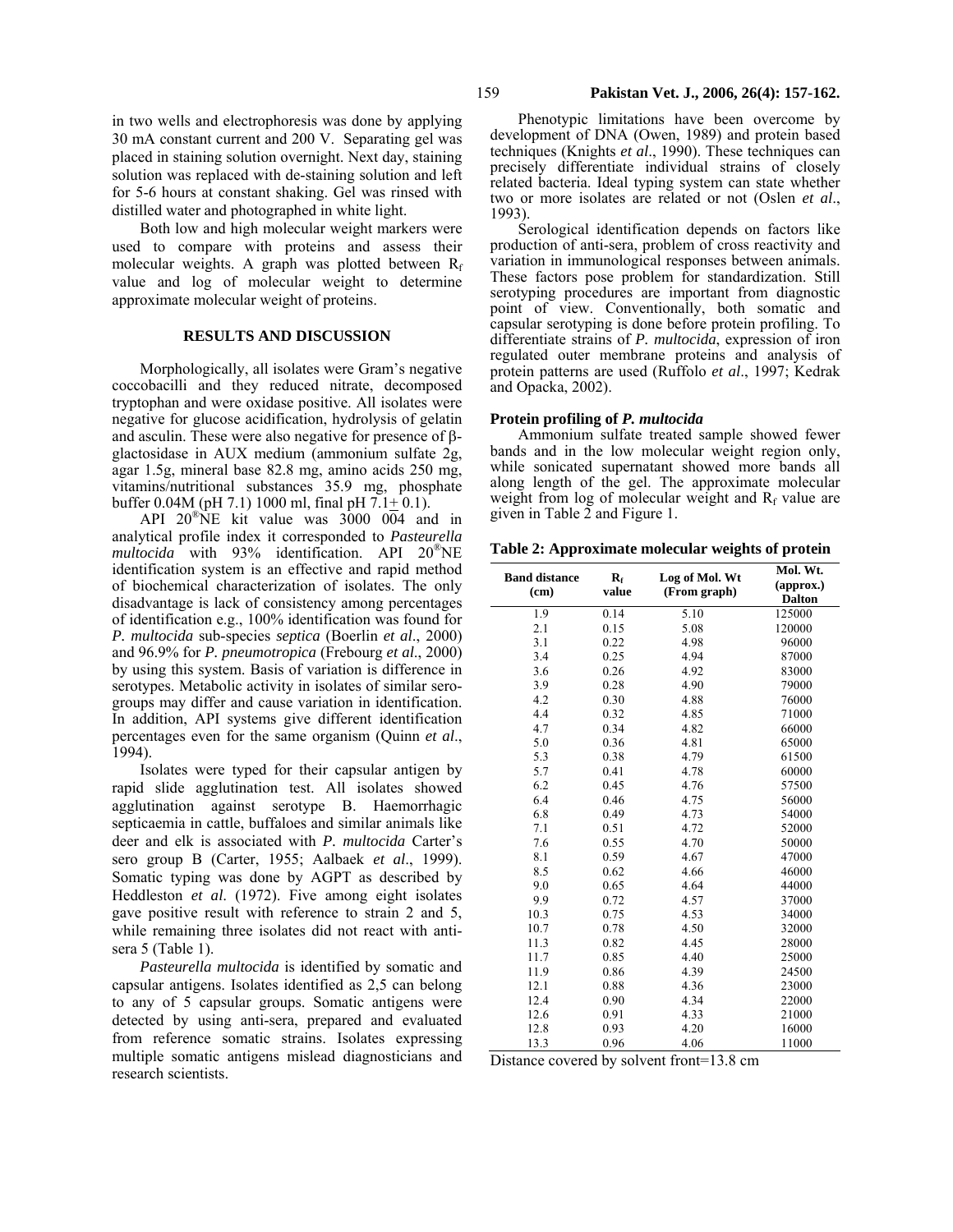

Figure 1: Approximate molecular weight of protein bands

Polyacralamide gel (10%) was used for electrophoresis. Electrophoresis profile of serotype B:2 and B:2,5 showed identical protein profile and no significant difference was observed among SS and DS. In sonicated preparation, a total of 31 polypeptides were observed, having approximate molecular weights shown in Table 2. Most of the low molecular weight proteins were precipitated at 45% concentration of ammonium sulfate including 54, 45, 44, 42, 40, 30, 26.5, 23 and 21.5 kDa (Figure 2).

Molecular weights of highly stained protein fractions were 28, 34, 37, 47, 79 and 83 kDa. From 28 to 47 kDa, all isolates showed most intense protein bands of 34, 37 and 47 kDa. The common protein bands observed in both sonicated and ammonium sulfate precipitated fraction were 54 and 23 kDa (Figure 2).

Ireland *et al*. (1991) analyzed proteins profiles by using sonicated *P. multocida* strains of serotype 1 isolated from fowl cholera cases. They found complex protein profiles with a large number of bands. Patterns obtained by staining with coomassie blue were similar. Srivastava (1998) reported 12 polypeptides ranging from 120 to 30 kDa in sonicated cells, whereas 14 polypeptides in ASPF. He observed some protein bands only in sonicated cells like 120, 105, 81, 60 and 62 kDa, while some only in ASPF like 54, 52, 50, 45, 40 and 30 kDa.

In conclusion, no quantitative difference was observed among different isolates. However, additional studies using different percentage of gels and gradient gels are needed to analyze before recommending this technique to differentiate vaccinal strains from the field isolates.

## **REFERENCES**

- Aalbaek, B., L. Eriksen, R. B. Rimler, R. S. Leifsson, A. Basse, T. Christiansen and E. Erisen, 1999. Typing of *Pasteurella multocida* from haemorrhagic septicemia in Danish fallow deer (*Dama dama*). Acta Pathol. Microbiol. Immunol. Scand., 107(10): 913-920.
- Amonsin, A., J. F. Wellehan, L. L. Li, J. Laber and V. Kapur, 2002. DNA finger printing of *P. multocida* recovered from avian source. J. Clin. Microbiol., 40(8): 3025-3031.
- Anonymous, 1996. Economic analysis and survey planning. In: Epidemiology Survey, Punjab. Pak. German Bilateral Technical Cooporation, Directorate of Planning and Evaluation, Department of Livestock and Dairy Development, Punjab, Lahore, Pakistan. PP: 4-5.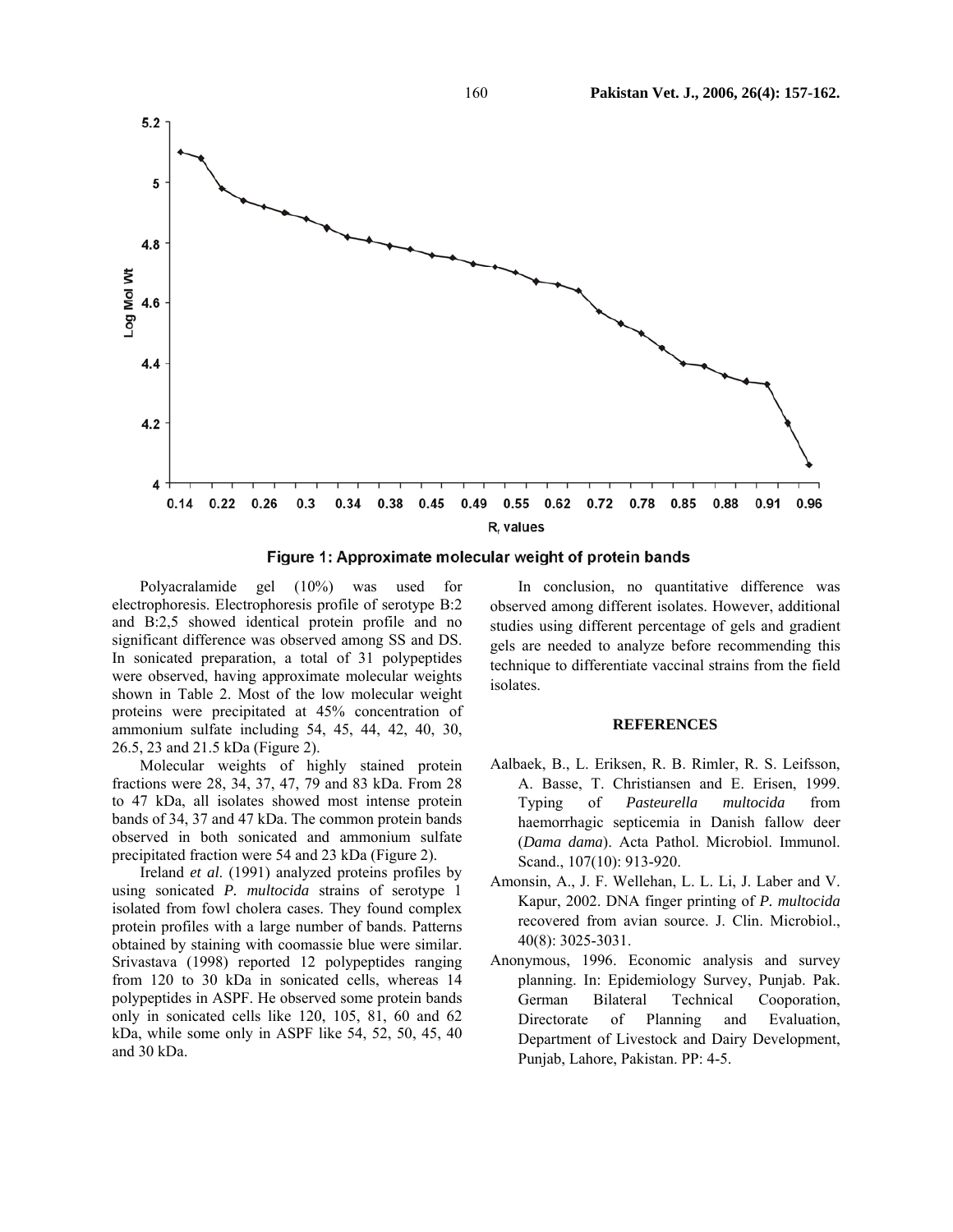

Figure-2: WCP of the PM strains of serotype B:2 and B:2.5 Mol. Wt. Marker (2, 19), PM I (3, 11), PM II (4, 12), PM III (5, 13), PM IV (6, 14), PM V (7, 15), PM VI (8, 16), PM VII (9, 17), PM VIII (10, 18)

PM=Pasteurella multocida WCP=Whole Cell Protein

- Anonymous, 2004-05. Pakistan Economic Survey. Government of Pakistan, Finance Division, Economic Advisor Wing, Islamabad, Pakistan.
- Barta, O., 1993. Protein estimation. In: Monographs in Animal Immunology. Veterinary Clinical Immunology Laboratory, Vol. 2. BAR-LAB, Inc, Blacksburg, USA.
- Boerlin, P., H. H. Siegrist, A. P. Burnens, P. Kuhnert, P. Mendez, G. Prĕtat, R. Lienhard and J. Nicolet, 2000. Molecular identification and epidemiological tracing of *Pasteurella multocida* meningitis in baby. J. Clin. Microbiol., 38(3):1235-1237.
- Brodgen, K. A. and R. A. Packer, 1979. Comparison of *P. multocida* serotyping systems. Amer. J. Vet. Res., 40: 1332-1335.
- Carter, G. R., 1955. Studies on *P. multocida*. A haemagglutination test for identification of serological types. Amer. J. Vet. Res., 16: 481-484.
- Choi, K. H., S. K. Maheswaran and L. J. Felice, 1989. Characterization of outer membrane proteins enriched extracts from *P. multocida* isolates from turkeys. Amer. J. Vet. Res., 50(5): 676-686.
- De-Alwis, M. C. L., 1999. Haemorrhagic Septicaemia. Australian Centre for International Agricultural Research (ACIAR), Monograph No 57, Canberra, Australia.
- Farid, A., A. M. E. Ghani, A. Khalil, E. Ghawas and A. A. Kamel, 1980. Identification of serological types of *P. multocida* isolated from apparently healthy buffaloes. Agri. Res. Rev., 58: 107-116.
- Frebourg, N. B., G. Berthelot, R. Hocq, A. Chibani and J. F. Lemeland, 2000. Septicemia due to *Pasteurella pneumotropica*: 16s rRNA sequencing for diagnosis confirmation. J. Clin. Microbiol., 40(2): 687-689.
- Heddleston, K. L., J. F. Gallagher and P. A. Rebers, 1972. Fowl cholera: Gel diffusion precipitation test for serotyping *P. multocida* from avian species. Avian Dis., 16: 925-936.
- Ireland, L., B. Alder and A. R. Milner, 1991. Proteins and antigens of *P. multocida* serotype 1 from fowl cholera. Vet. Microbiol., 27: 175-185.
- Kedrak, A. and B. B. Opacka, 2002. Analysis of protein patterns of *P. multocida* strains isolated from poultry. Bull. Vet. Inst. Pulawy, 46: 149- 155.
- Knights, J. M., C. Adlam and P. Owen, 1990. Characterization of envelop proteins from *P. haemolytica* and *P. multocida*, J. Gen. Microbiol., 136: 495-505.
- Manning, P. J., 1982. Serology of *P. multocida* in laboratory rabbits: A review Lab. Anim. Sci., 32: 666-671.